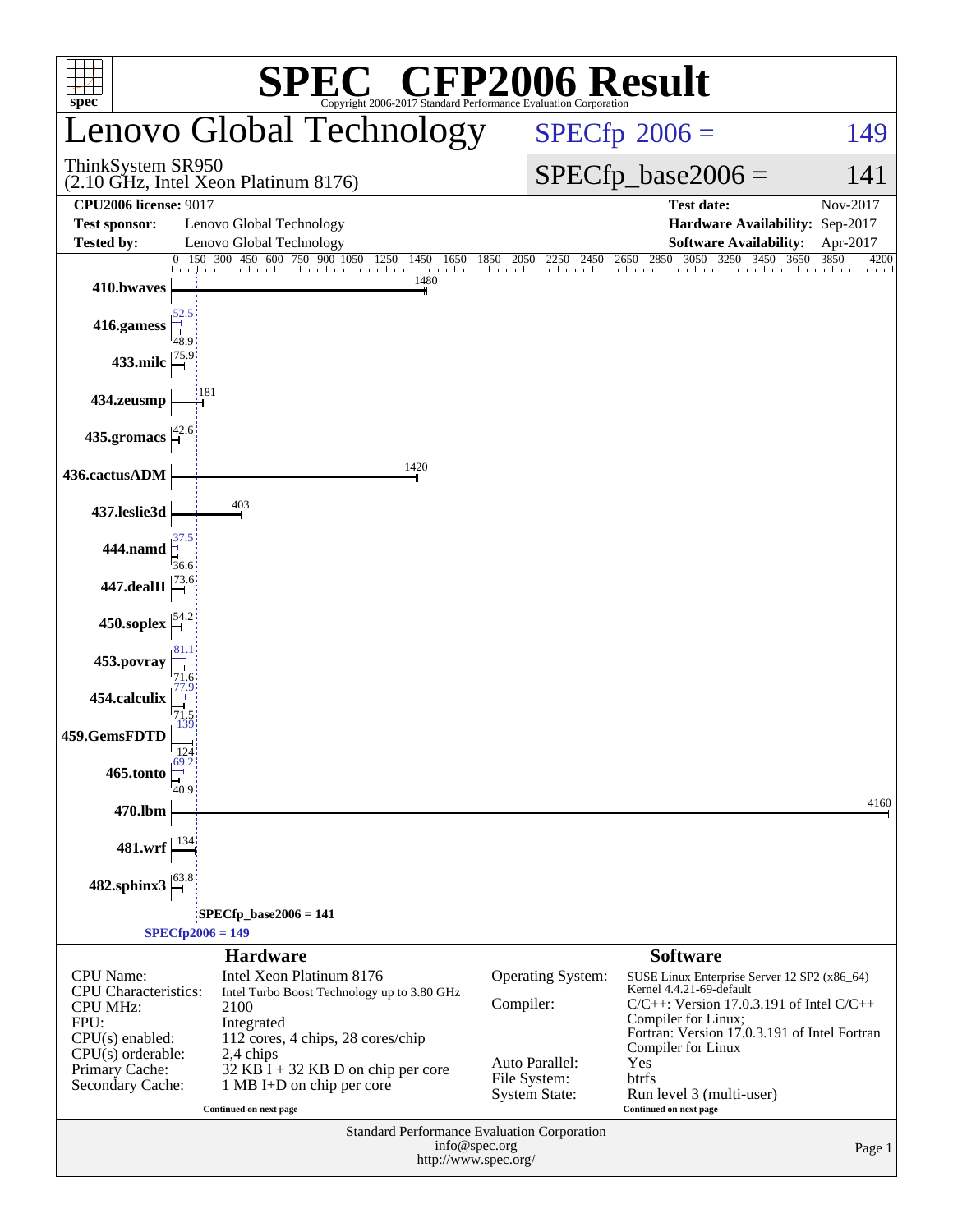

# enovo Global Technology

#### ThinkSystem SR950

(2.10 GHz, Intel Xeon Platinum 8176)

 $SPECfp2006 = 149$  $SPECfp2006 = 149$ 

#### $SPECfp\_base2006 = 141$

| <b>CPU2006 license: 9017</b> |                                       |                       | <b>Test date:</b>               | Nov-2017 |
|------------------------------|---------------------------------------|-----------------------|---------------------------------|----------|
| <b>Test sponsor:</b>         | Lenovo Global Technology              |                       | Hardware Availability: Sep-2017 |          |
| <b>Tested by:</b>            | Lenovo Global Technology              |                       | <b>Software Availability:</b>   | Apr-2017 |
| L3 Cache:                    | $38.5$ MB I+D on chip per chip        | <b>Base Pointers:</b> | 64-bit                          |          |
| Other Cache:                 | None                                  | Peak Pointers:        | $32/64$ -bit                    |          |
| Memory:                      | 1536 GB (48 x 32 GB 2Rx4 PC4-2666V-R) | Other Software:       | None                            |          |
| Disk Subsystem:              | 1 x 800 GB SAS SSD                    |                       |                                 |          |
| Other Hardware:              | None                                  |                       |                                 |          |

| Results Table     |                                                                                                          |              |                |       |                |       |                |              |                |              |                |              |
|-------------------|----------------------------------------------------------------------------------------------------------|--------------|----------------|-------|----------------|-------|----------------|--------------|----------------|--------------|----------------|--------------|
|                   | <b>Base</b>                                                                                              |              |                |       | <b>Peak</b>    |       |                |              |                |              |                |              |
| <b>Benchmark</b>  | <b>Seconds</b>                                                                                           | <b>Ratio</b> | <b>Seconds</b> | Ratio | <b>Seconds</b> | Ratio | <b>Seconds</b> | <b>Ratio</b> | <b>Seconds</b> | <b>Ratio</b> | <b>Seconds</b> | <b>Ratio</b> |
| 410.bwayes        | 9.16                                                                                                     | 1480         | 9.17           | 1480  | 9.25           | 1470  | 9.16           | 1480         | 9.17           | 1480         | 9.25           | 1470         |
| $416$ .gamess     | 401                                                                                                      | 48.9         | 401            | 48.8  | 400            | 49.0  | 373            | 52.5         | 372            | 52.6         | 373            | 52.5         |
| $433$ .milc       | 121                                                                                                      | 75.9         | 121            | 76.0  | 121            | 75.7  | <b>121</b>     | 75.9         | 121            | 76.0         | 121            | 75.7         |
| $434$ . zeusmp    | 50.6                                                                                                     | 180          | 50.2           | 181   | 50.1           | 182   | 50.6           | 180          | 50.2           | 181          | 50.1           | 182          |
| $435.$ gromacs    | 167                                                                                                      | 42.6         | 167            | 42.6  | 167            | 42.8  | 167            | 42.6         | 167            | 42.6         | 167            | 42.8         |
| 436.cactusADM     | 8.35                                                                                                     | 1430         | 8.39           | 1420  | 8.41           | 1420  | 8.35           | 1430         | 8.39           | 1420         | 8.41           | 1420         |
| 437.leslie3d      | 23.3                                                                                                     | 403          | 23.2           | 405   | 23.4           | 402   | 23.3           | 403          | 23.2           | 405          | 23.4           | 402          |
| 444.namd          | 219                                                                                                      | 36.6         | 219            | 36.6  | 219            | 36.6  | 214            | 37.5         | 214            | 37.5         | 214            | 37.5         |
| 447.dealII        | 156                                                                                                      | 73.1         | 155            | 73.7  | 155            | 73.6  | 156            | 73.1         | 155            | 73.7         | 155            | <u>73.6</u>  |
| $450$ .soplex     | 154                                                                                                      | 54.1         | 153            | 54.5  | 154            | 54.2  | 154            | 54.1         | 153            | 54.5         | 154            | 54.2         |
| 453.povray        | 74.3                                                                                                     | 71.6         | 74.3           | 71.6  | 74.1           | 71.8  | 65.6           | 81.1         | 65.6           | 81.0         | 65.4           | 81.3         |
| 454.calculix      | 115                                                                                                      | 71.7         | 115            | 71.5  | 116            | 71.4  | 106            | 78.0         | 106            | 77.9         | 106            | 77.8         |
| 459.GemsFDTD      | 85.8                                                                                                     | 124          | 85.7           | 124   | 85.8           | 124   | 76.2           | 139          | 76.4           | 139          | 76.3           | 139          |
| $465$ .tonto      | 241                                                                                                      | 40.9         | 254            | 38.7  | 224            | 44.0  | 142            | 69.2         | 142            | 69.1         | 142            | 69.3         |
| 470.1bm           | 3.29                                                                                                     | 4180         | 3.30           | 4160  | 3.32           | 4130  | 3.29           | 4180         | 3.30           | 4160         | 3.32           | 4130         |
| 481.wrf           | 82.1                                                                                                     | 136          | 83.1           | 134   | 83.2           | 134   | 82.1           | 136          | 83.1           | <u>134</u>   | 83.2           | 134          |
| $482$ .sphinx $3$ | 304                                                                                                      | 64.1         | 314            | 62.1  | 305            | 63.8  | 304            | 64.1         | 314            | 62.1         | 305            | 63.8         |
|                   | Results appear in the order in which they were run. Bold underlined text indicates a median measurement. |              |                |       |                |       |                |              |                |              |                |              |

#### **[Results Table](http://www.spec.org/auto/cpu2006/Docs/result-fields.html#ResultsTable)**

#### **[Operating System Notes](http://www.spec.org/auto/cpu2006/Docs/result-fields.html#OperatingSystemNotes)**

Stack size set to unlimited using "ulimit -s unlimited"

#### **[Platform Notes](http://www.spec.org/auto/cpu2006/Docs/result-fields.html#PlatformNotes)**

BIOS configuration: Choose Operating Mode set to Maximum Performance Hyper-Threading set to Disable LLC dead line alloc set to Disable Sysinfo program /home/cpu2006-1.2-ic17.0u3/config/sysinfo.rev6993 Revision 6993 of 2015-11-06 (b5e8d4b4eb51ed28d7f98696cbe290c1) running on Proton4S-SUSE12SP2 Sat Nov 11 01:42:25 2017

 This section contains SUT (System Under Test) info as seen by some common utilities. To remove or add to this section, see: Continued on next page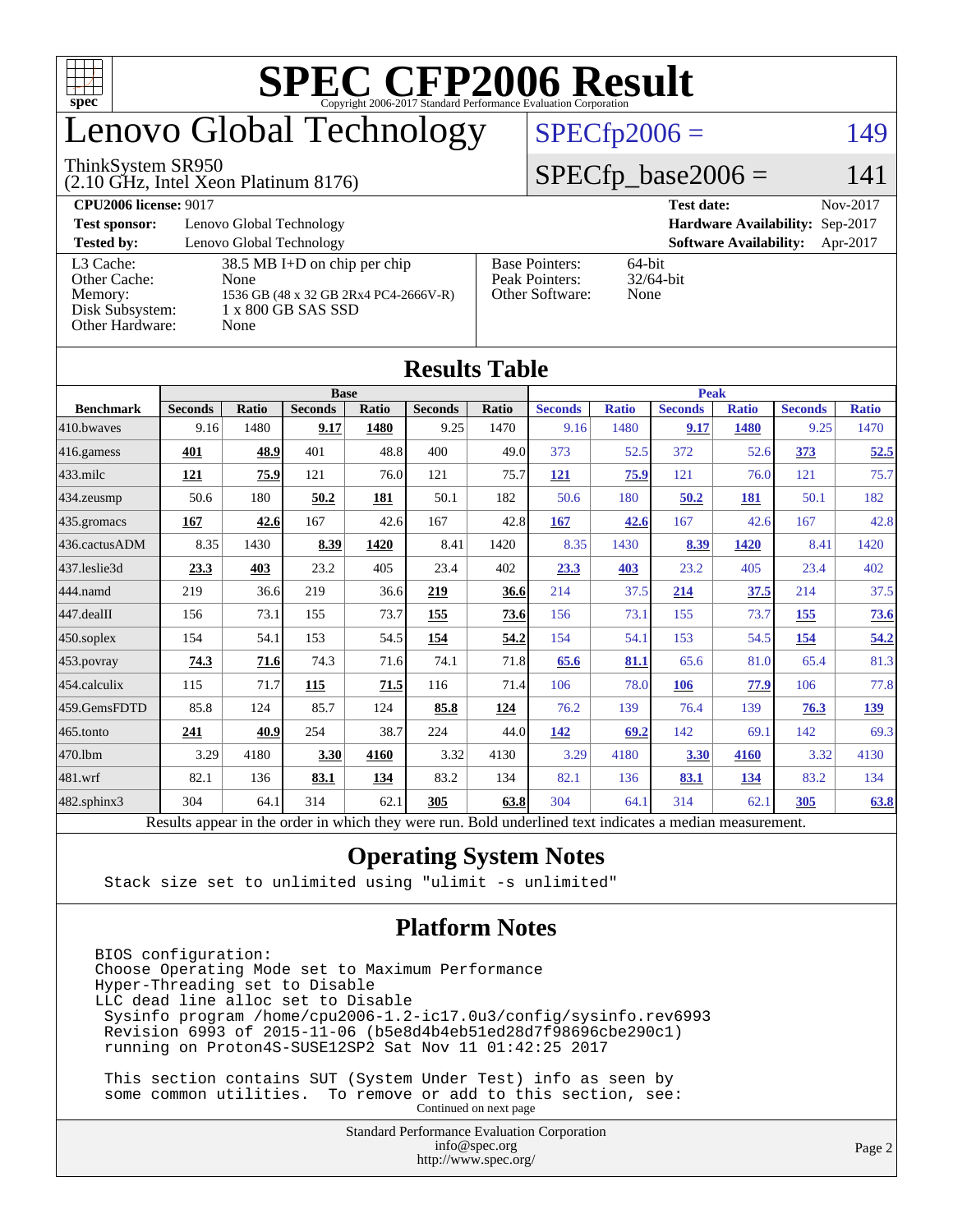

### enovo Global Technology

ThinkSystem SR950

 $SPECTp2006 = 149$ 

(2.10 GHz, Intel Xeon Platinum 8176)

 $SPECTp\_base2006 = 141$ 

| <b>CPU2006 license: 9017</b> | <b>Test date:</b> | Nov-2017 |
|------------------------------|-------------------|----------|
|                              |                   |          |

**[Test sponsor:](http://www.spec.org/auto/cpu2006/Docs/result-fields.html#Testsponsor)** Lenovo Global Technology **[Hardware Availability:](http://www.spec.org/auto/cpu2006/Docs/result-fields.html#HardwareAvailability)** Sep-2017 **[Tested by:](http://www.spec.org/auto/cpu2006/Docs/result-fields.html#Testedby)** Lenovo Global Technology **[Software Availability:](http://www.spec.org/auto/cpu2006/Docs/result-fields.html#SoftwareAvailability)** Apr-2017

#### **[Platform Notes \(Continued\)](http://www.spec.org/auto/cpu2006/Docs/result-fields.html#PlatformNotes)**

 <http://www.spec.org/cpu2006/Docs/config.html#sysinfo> From /proc/cpuinfo

```
Standard Performance Evaluation Corporation
                                      info@spec.org
                                                                                       Page 3
    model name : Intel(R) Xeon(R) Platinum 8176 CPU @ 2.10GHz
        4 "physical id"s (chips)
        112 "processors"
     cores, siblings (Caution: counting these is hw and system dependent. The
     following excerpts from /proc/cpuinfo might not be reliable. Use with
     caution.)
        cpu cores : 28
       siblings
        physical 0: cores 0 1 2 3 4 5 6 8 9 10 11 12 13 14 16 17 18 19 20 21 22 24
        25 26 27 28 29 30
        physical 1: cores 0 1 2 3 4 5 6 8 9 10 11 12 13 14 16 17 18 19 20 21 22 24
        25 26 27 28 29 30
        physical 2: cores 0 1 2 3 4 5 6 8 9 10 11 12 13 14 16 17 18 19 20 21 22 24
        25 26 27 28 29 30
        physical 3: cores 0 1 2 3 4 5 6 8 9 10 11 12 13 14 16 17 18 19 20 21 22 24
        25 26 27 28 29 30
     cache size : 39424 KB
 From /proc/meminfo
    MemTotal: 1584766852 kB
    HugePages_Total: 0
    Hugepagesize: 2048 kB
 From /etc/*release* /etc/*version*
     SuSE-release:
        SUSE Linux Enterprise Server 12 (x86_64)
        VERSION = 12
        PATCHLEVEL = 2
        # This file is deprecated and will be removed in a future service pack or
        release.
        # Please check /etc/os-release for details about this release.
     os-release:
        NAME="SLES"
        VERSION="12-SP2"
        VERSION_ID="12.2"
        PRETTY_NAME="SUSE Linux Enterprise Server 12 SP2"
        ID="sles"
        ANSI_COLOR="0;32"
        CPE_NAME="cpe:/o:suse:sles:12:sp2"
 uname -a:
     Linux Proton4S-SUSE12SP2 4.4.21-69-default #1 SMP Tue Oct 25 10:58:20 UTC
     2016 (9464f67) x86_64 x86_64 x86_64 GNU/Linux
 run-level 3 Nov 11 01:36
 SPEC is set to: /home/cpu2006-1.2-ic17.0u3
   Filesystem Type Size Used Avail Use% Mounted on<br>
/dev/sda3 btrfs 743G 182G 561G 25% /home
 /dev/sda3 btrfs 743G 182G 561G 25% /home
Continued on next page
```
<http://www.spec.org/>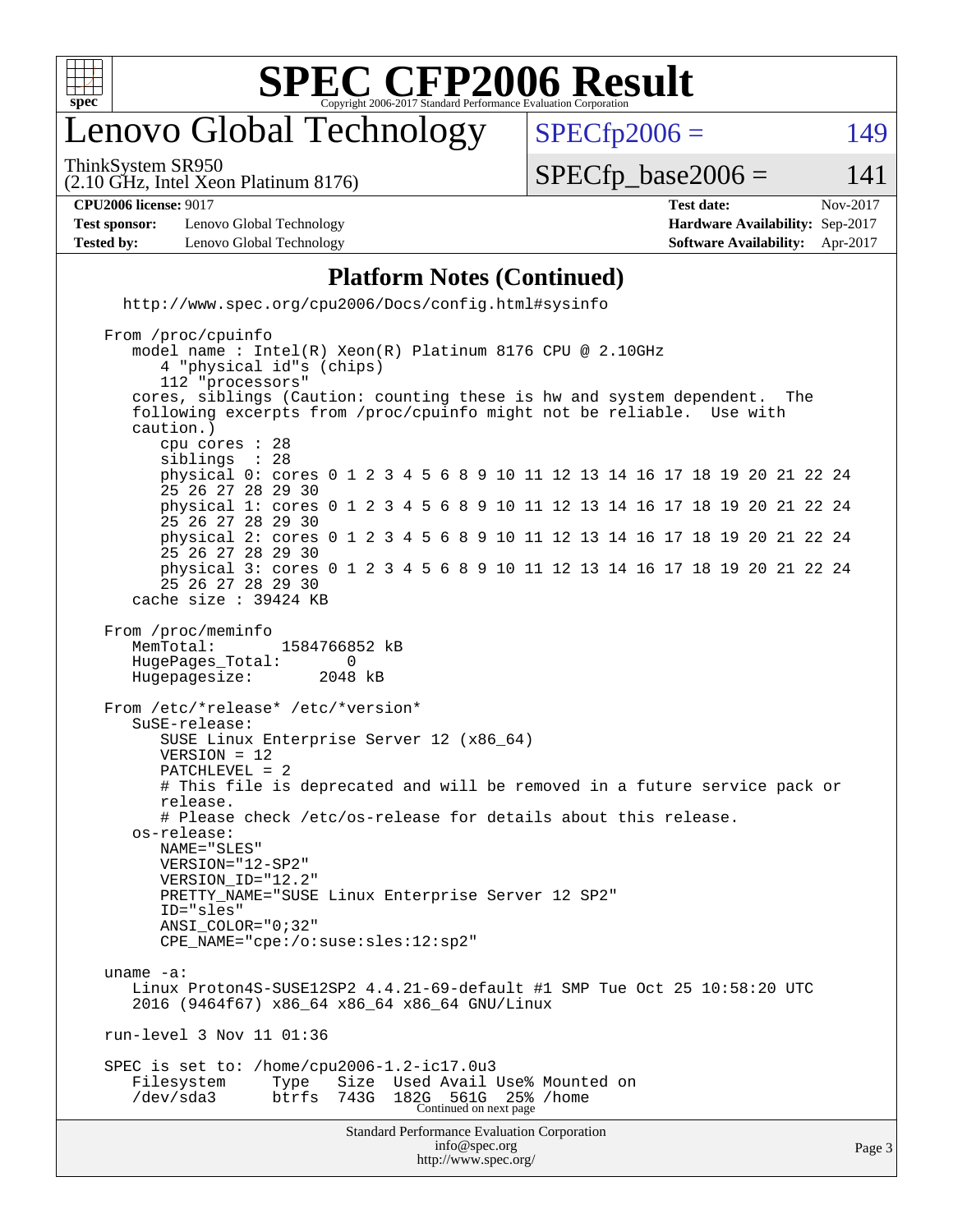

### enovo Global Technology

ThinkSystem SR950

 $SPECfp2006 = 149$  $SPECfp2006 = 149$ 

(2.10 GHz, Intel Xeon Platinum 8176)

 $SPECTp\_base2006 = 141$ 

**[CPU2006 license:](http://www.spec.org/auto/cpu2006/Docs/result-fields.html#CPU2006license)** 9017 **[Test date:](http://www.spec.org/auto/cpu2006/Docs/result-fields.html#Testdate)** Nov-2017

**[Test sponsor:](http://www.spec.org/auto/cpu2006/Docs/result-fields.html#Testsponsor)** Lenovo Global Technology **[Hardware Availability:](http://www.spec.org/auto/cpu2006/Docs/result-fields.html#HardwareAvailability)** Sep-2017

**[Tested by:](http://www.spec.org/auto/cpu2006/Docs/result-fields.html#Testedby)** Lenovo Global Technology **[Software Availability:](http://www.spec.org/auto/cpu2006/Docs/result-fields.html#SoftwareAvailability)** Apr-2017

#### **[Platform Notes \(Continued\)](http://www.spec.org/auto/cpu2006/Docs/result-fields.html#PlatformNotes)**

Additional information from dmidecode:

 Warning: Use caution when you interpret this section. The 'dmidecode' program reads system data which is "intended to allow hardware to be accurately determined", but the intent may not be met, as there are frequent changes to hardware, firmware, and the "DMTF SMBIOS" standard.

 BIOS Lenovo -[PSE105X-1.00]- 08/17/2017 Memory: 48x NO DIMM NO DIMM 48x Samsung M393A4K40BB2-CTD 32 GB 2 rank 2666 MHz

(End of data from sysinfo program)

#### **[General Notes](http://www.spec.org/auto/cpu2006/Docs/result-fields.html#GeneralNotes)**

Environment variables set by runspec before the start of the run: KMP\_AFFINITY = "granularity=fine,compact" LD\_LIBRARY\_PATH = "/home/cpu2006-1.2-ic17.0u3/lib/ia32:/home/cpu2006-1.2-ic17.0u3/lib/intel64:/home/cpu2006-1.2-ic17.0u3/sh10.2" OMP\_NUM\_THREADS = "112"

 Binaries compiled on a system with 1x Intel Core i7-4790 CPU + 32GB RAM memory using Redhat Enterprise Linux 7.2 Transparent Huge Pages disabled with: echo never > /sys/kernel/mm/transparent\_hugepage/enabled Filesystem page cache cleared with: shell invocation of 'sync; echo 3 > /proc/sys/vm/drop\_caches' prior to run

#### **[Base Compiler Invocation](http://www.spec.org/auto/cpu2006/Docs/result-fields.html#BaseCompilerInvocation)**

[C benchmarks](http://www.spec.org/auto/cpu2006/Docs/result-fields.html#Cbenchmarks):  $\text{icc}$   $-\text{m64}$ 

[C++ benchmarks:](http://www.spec.org/auto/cpu2006/Docs/result-fields.html#CXXbenchmarks) [icpc -m64](http://www.spec.org/cpu2006/results/res2017q4/cpu2006-20171128-50938.flags.html#user_CXXbase_intel_icpc_64bit_fc66a5337ce925472a5c54ad6a0de310)

[Fortran benchmarks](http://www.spec.org/auto/cpu2006/Docs/result-fields.html#Fortranbenchmarks): [ifort -m64](http://www.spec.org/cpu2006/results/res2017q4/cpu2006-20171128-50938.flags.html#user_FCbase_intel_ifort_64bit_ee9d0fb25645d0210d97eb0527dcc06e)

[Benchmarks using both Fortran and C](http://www.spec.org/auto/cpu2006/Docs/result-fields.html#BenchmarksusingbothFortranandC): [icc -m64](http://www.spec.org/cpu2006/results/res2017q4/cpu2006-20171128-50938.flags.html#user_CC_FCbase_intel_icc_64bit_bda6cc9af1fdbb0edc3795bac97ada53) [ifort -m64](http://www.spec.org/cpu2006/results/res2017q4/cpu2006-20171128-50938.flags.html#user_CC_FCbase_intel_ifort_64bit_ee9d0fb25645d0210d97eb0527dcc06e)

### **[Base Portability Flags](http://www.spec.org/auto/cpu2006/Docs/result-fields.html#BasePortabilityFlags)**

 410.bwaves: [-DSPEC\\_CPU\\_LP64](http://www.spec.org/cpu2006/results/res2017q4/cpu2006-20171128-50938.flags.html#suite_basePORTABILITY410_bwaves_DSPEC_CPU_LP64) 416.gamess: [-DSPEC\\_CPU\\_LP64](http://www.spec.org/cpu2006/results/res2017q4/cpu2006-20171128-50938.flags.html#suite_basePORTABILITY416_gamess_DSPEC_CPU_LP64)

Continued on next page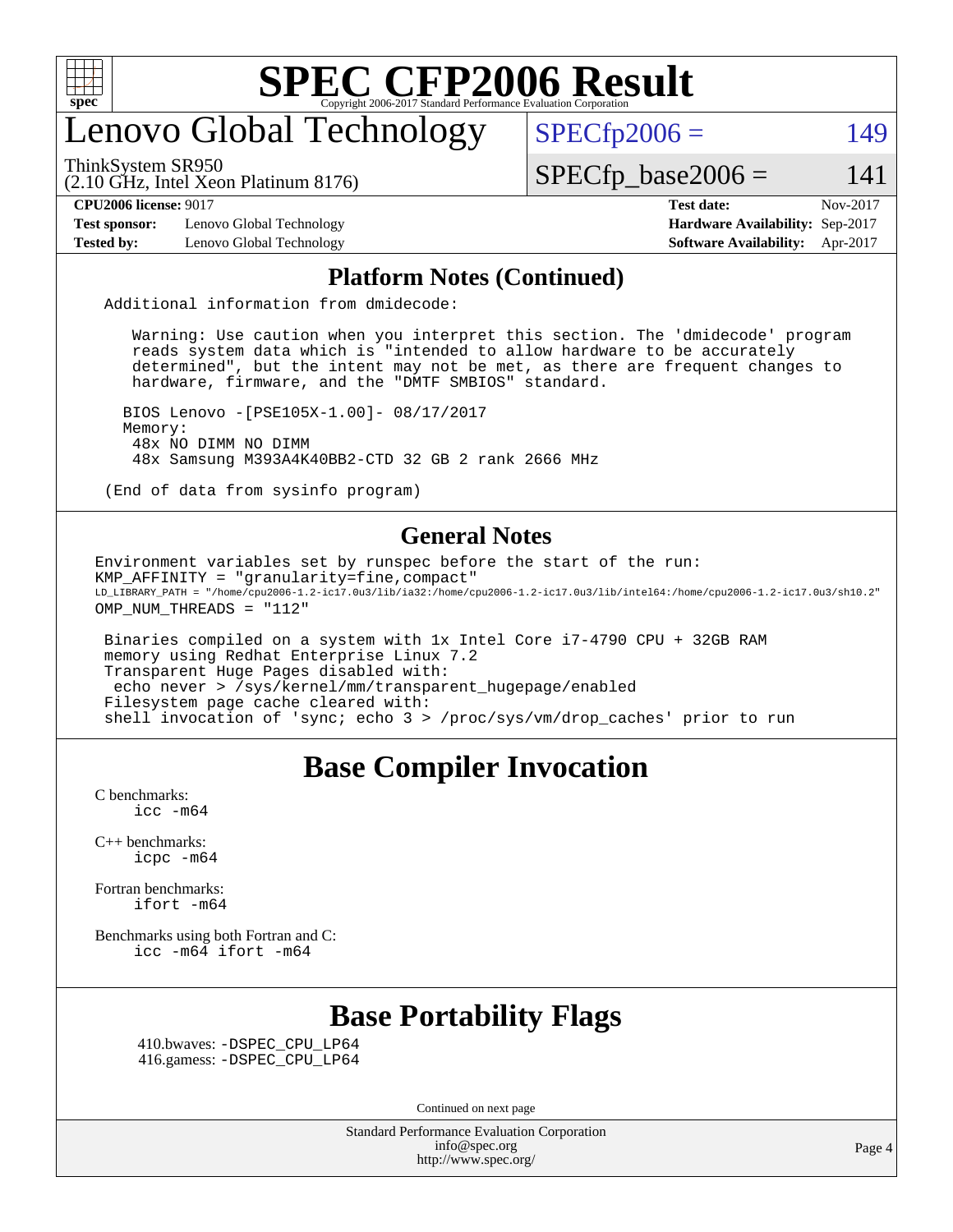

enovo Global Technology

ThinkSystem SR950

 $SPECfp2006 = 149$  $SPECfp2006 = 149$ 

(2.10 GHz, Intel Xeon Platinum 8176)

 $SPECfp\_base2006 = 141$ 

**[Test sponsor:](http://www.spec.org/auto/cpu2006/Docs/result-fields.html#Testsponsor)** Lenovo Global Technology **[Hardware Availability:](http://www.spec.org/auto/cpu2006/Docs/result-fields.html#HardwareAvailability)** Sep-2017

**[CPU2006 license:](http://www.spec.org/auto/cpu2006/Docs/result-fields.html#CPU2006license)** 9017 **[Test date:](http://www.spec.org/auto/cpu2006/Docs/result-fields.html#Testdate)** Nov-2017 **[Tested by:](http://www.spec.org/auto/cpu2006/Docs/result-fields.html#Testedby)** Lenovo Global Technology **[Software Availability:](http://www.spec.org/auto/cpu2006/Docs/result-fields.html#SoftwareAvailability)** Apr-2017

### **[Base Portability Flags \(Continued\)](http://www.spec.org/auto/cpu2006/Docs/result-fields.html#BasePortabilityFlags)**

| 433.milc: -DSPEC CPU LP64                    |                                                                |
|----------------------------------------------|----------------------------------------------------------------|
| 434.zeusmp: -DSPEC_CPU_LP64                  |                                                                |
| 435.gromacs: -DSPEC_CPU_LP64 -nofor_main     |                                                                |
| 436.cactusADM: - DSPEC CPU LP64 - nofor main |                                                                |
| 437.leslie3d: -DSPEC CPU LP64                |                                                                |
| 444.namd: -DSPEC CPU LP64                    |                                                                |
| 447.dealII: -DSPEC CPU LP64                  |                                                                |
| 450.soplex: -DSPEC_CPU_LP64                  |                                                                |
| 453.povray: -DSPEC_CPU_LP64                  |                                                                |
| 454.calculix: -DSPEC_CPU_LP64 -nofor_main    |                                                                |
| 459.GemsFDTD: -DSPEC CPU LP64                |                                                                |
| 465.tonto: -DSPEC CPU LP64                   |                                                                |
| 470.1bm: - DSPEC CPU LP64                    |                                                                |
|                                              | 481.wrf: -DSPEC_CPU_LP64 -DSPEC_CPU_CASE_FLAG -DSPEC_CPU_LINUX |
| 482.sphinx3: -DSPEC CPU LP64                 |                                                                |

#### **[Base Optimization Flags](http://www.spec.org/auto/cpu2006/Docs/result-fields.html#BaseOptimizationFlags)**

[C benchmarks](http://www.spec.org/auto/cpu2006/Docs/result-fields.html#Cbenchmarks):

[-xCORE-AVX2](http://www.spec.org/cpu2006/results/res2017q4/cpu2006-20171128-50938.flags.html#user_CCbase_f-xCORE-AVX2) [-ipo](http://www.spec.org/cpu2006/results/res2017q4/cpu2006-20171128-50938.flags.html#user_CCbase_f-ipo) [-O3](http://www.spec.org/cpu2006/results/res2017q4/cpu2006-20171128-50938.flags.html#user_CCbase_f-O3) [-no-prec-div](http://www.spec.org/cpu2006/results/res2017q4/cpu2006-20171128-50938.flags.html#user_CCbase_f-no-prec-div) [-parallel](http://www.spec.org/cpu2006/results/res2017q4/cpu2006-20171128-50938.flags.html#user_CCbase_f-parallel) [-qopt-prefetch](http://www.spec.org/cpu2006/results/res2017q4/cpu2006-20171128-50938.flags.html#user_CCbase_f-qopt-prefetch)

[C++ benchmarks:](http://www.spec.org/auto/cpu2006/Docs/result-fields.html#CXXbenchmarks) [-xCORE-AVX2](http://www.spec.org/cpu2006/results/res2017q4/cpu2006-20171128-50938.flags.html#user_CXXbase_f-xCORE-AVX2) [-ipo](http://www.spec.org/cpu2006/results/res2017q4/cpu2006-20171128-50938.flags.html#user_CXXbase_f-ipo) [-O3](http://www.spec.org/cpu2006/results/res2017q4/cpu2006-20171128-50938.flags.html#user_CXXbase_f-O3) [-no-prec-div](http://www.spec.org/cpu2006/results/res2017q4/cpu2006-20171128-50938.flags.html#user_CXXbase_f-no-prec-div) [-qopt-prefetch](http://www.spec.org/cpu2006/results/res2017q4/cpu2006-20171128-50938.flags.html#user_CXXbase_f-qopt-prefetch)

[Fortran benchmarks](http://www.spec.org/auto/cpu2006/Docs/result-fields.html#Fortranbenchmarks): [-xCORE-AVX2](http://www.spec.org/cpu2006/results/res2017q4/cpu2006-20171128-50938.flags.html#user_FCbase_f-xCORE-AVX2) [-ipo](http://www.spec.org/cpu2006/results/res2017q4/cpu2006-20171128-50938.flags.html#user_FCbase_f-ipo) [-O3](http://www.spec.org/cpu2006/results/res2017q4/cpu2006-20171128-50938.flags.html#user_FCbase_f-O3) [-no-prec-div](http://www.spec.org/cpu2006/results/res2017q4/cpu2006-20171128-50938.flags.html#user_FCbase_f-no-prec-div) [-parallel](http://www.spec.org/cpu2006/results/res2017q4/cpu2006-20171128-50938.flags.html#user_FCbase_f-parallel) [-qopt-prefetch](http://www.spec.org/cpu2006/results/res2017q4/cpu2006-20171128-50938.flags.html#user_FCbase_f-qopt-prefetch)

[Benchmarks using both Fortran and C](http://www.spec.org/auto/cpu2006/Docs/result-fields.html#BenchmarksusingbothFortranandC): [-xCORE-AVX2](http://www.spec.org/cpu2006/results/res2017q4/cpu2006-20171128-50938.flags.html#user_CC_FCbase_f-xCORE-AVX2) [-ipo](http://www.spec.org/cpu2006/results/res2017q4/cpu2006-20171128-50938.flags.html#user_CC_FCbase_f-ipo) [-O3](http://www.spec.org/cpu2006/results/res2017q4/cpu2006-20171128-50938.flags.html#user_CC_FCbase_f-O3) [-no-prec-div](http://www.spec.org/cpu2006/results/res2017q4/cpu2006-20171128-50938.flags.html#user_CC_FCbase_f-no-prec-div) [-parallel](http://www.spec.org/cpu2006/results/res2017q4/cpu2006-20171128-50938.flags.html#user_CC_FCbase_f-parallel) [-qopt-prefetch](http://www.spec.org/cpu2006/results/res2017q4/cpu2006-20171128-50938.flags.html#user_CC_FCbase_f-qopt-prefetch)

#### **[Peak Compiler Invocation](http://www.spec.org/auto/cpu2006/Docs/result-fields.html#PeakCompilerInvocation)**

[C benchmarks](http://www.spec.org/auto/cpu2006/Docs/result-fields.html#Cbenchmarks): [icc -m64](http://www.spec.org/cpu2006/results/res2017q4/cpu2006-20171128-50938.flags.html#user_CCpeak_intel_icc_64bit_bda6cc9af1fdbb0edc3795bac97ada53)

[C++ benchmarks:](http://www.spec.org/auto/cpu2006/Docs/result-fields.html#CXXbenchmarks) [icpc -m64](http://www.spec.org/cpu2006/results/res2017q4/cpu2006-20171128-50938.flags.html#user_CXXpeak_intel_icpc_64bit_fc66a5337ce925472a5c54ad6a0de310)

[Fortran benchmarks](http://www.spec.org/auto/cpu2006/Docs/result-fields.html#Fortranbenchmarks): [ifort -m64](http://www.spec.org/cpu2006/results/res2017q4/cpu2006-20171128-50938.flags.html#user_FCpeak_intel_ifort_64bit_ee9d0fb25645d0210d97eb0527dcc06e)

[Benchmarks using both Fortran and C](http://www.spec.org/auto/cpu2006/Docs/result-fields.html#BenchmarksusingbothFortranandC): [icc -m64](http://www.spec.org/cpu2006/results/res2017q4/cpu2006-20171128-50938.flags.html#user_CC_FCpeak_intel_icc_64bit_bda6cc9af1fdbb0edc3795bac97ada53) [ifort -m64](http://www.spec.org/cpu2006/results/res2017q4/cpu2006-20171128-50938.flags.html#user_CC_FCpeak_intel_ifort_64bit_ee9d0fb25645d0210d97eb0527dcc06e)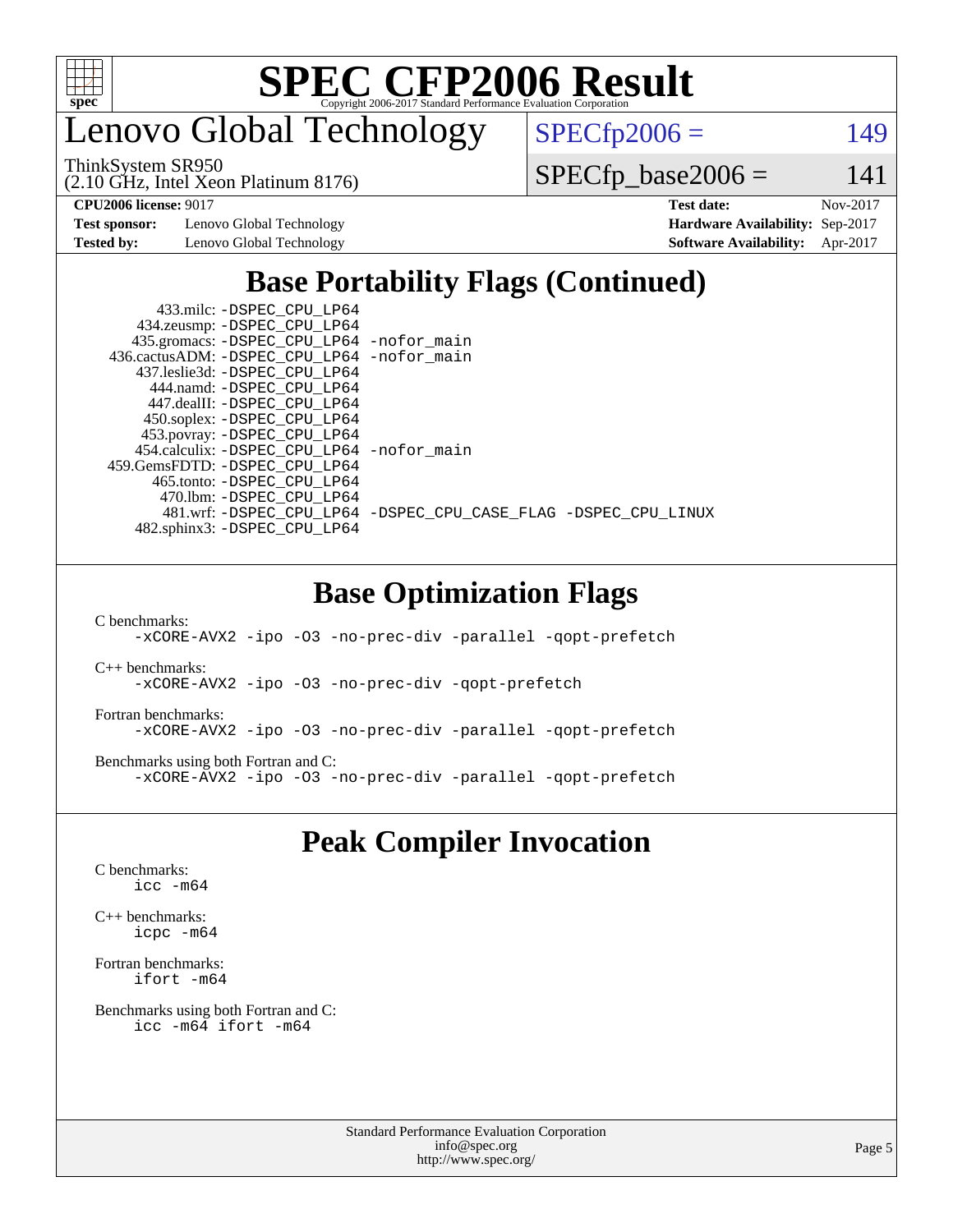

## enovo Global Technology

ThinkSystem SR950

 $SPECTp2006 = 149$ 

 $SPECTp\_base2006 = 141$ 

(2.10 GHz, Intel Xeon Platinum 8176)

**[Test sponsor:](http://www.spec.org/auto/cpu2006/Docs/result-fields.html#Testsponsor)** Lenovo Global Technology **[Hardware Availability:](http://www.spec.org/auto/cpu2006/Docs/result-fields.html#HardwareAvailability)** Sep-2017 **[Tested by:](http://www.spec.org/auto/cpu2006/Docs/result-fields.html#Testedby)** Lenovo Global Technology **[Software Availability:](http://www.spec.org/auto/cpu2006/Docs/result-fields.html#SoftwareAvailability)** Apr-2017

**[CPU2006 license:](http://www.spec.org/auto/cpu2006/Docs/result-fields.html#CPU2006license)** 9017 **[Test date:](http://www.spec.org/auto/cpu2006/Docs/result-fields.html#Testdate)** Nov-2017

#### **[Peak Portability Flags](http://www.spec.org/auto/cpu2006/Docs/result-fields.html#PeakPortabilityFlags)**

Same as Base Portability Flags

### **[Peak Optimization Flags](http://www.spec.org/auto/cpu2006/Docs/result-fields.html#PeakOptimizationFlags)**

[C benchmarks](http://www.spec.org/auto/cpu2006/Docs/result-fields.html#Cbenchmarks):

433.milc: basepeak = yes

 $470.$ lbm: basepeak = yes

 $482$ .sphinx3: basepeak = yes

#### [C++ benchmarks:](http://www.spec.org/auto/cpu2006/Docs/result-fields.html#CXXbenchmarks)

```
 444.namd: -prof-gen(pass 1) -prof-use(pass 2) -xCORE-AVX2(pass 2)
        -par-num-threads=1(pass 1) -ipo(pass 2) -O3(pass 2)
        -no-prec-div(pass 2) -fno-alias -auto-ilp32
```
447.dealII: basepeak = yes

 $450$ .soplex: basepeak = yes

```
 453.povray: -prof-gen(pass 1) -prof-use(pass 2) -xCORE-AVX2(pass 2)
         -par-num-threads=1-ipo-O3(pass 2)-no-prec-div(pass 2) -unroll4 -ansi-alias
```
[Fortran benchmarks](http://www.spec.org/auto/cpu2006/Docs/result-fields.html#Fortranbenchmarks):

```
410.bwaves: basepeak = yes 416.gamess: -prof-gen(pass 1) -prof-use(pass 2) -xCORE-AVX2(pass 2)
            -par-num-threads=1-ipo-O3(pass 2)-no-prec-div(pass 2) -unroll2 -inline-level=0 -scalar-rep-
    434.zeusmp: basepeak = yes
    437.leslie3d: basepeak = yes
 459.GemsFDTD: -prof-gen(pass 1) -prof-use(pass 2) -xCORE-AVX2(pass 2)
            -par-num-threads=1-ipo-O3(pass 2)-no-prec-div(pass 2) -unroll2 -inline-level=0
            -qopt-prefetch -parallel
      465.tonto: -prof-gen(pass 1) -prof-use(pass 2) -xCORE-AVX2(pass 2)
            -par-num-threads=1(pass 1) -ipo(pass 2) -O3(pass 2)
            -no-prec-div-inline-calloc-qopt-malloc-options=3
            -auto -unroll4
```
Continued on next page

```
Standard Performance Evaluation Corporation
             info@spec.org
           http://www.spec.org/
```